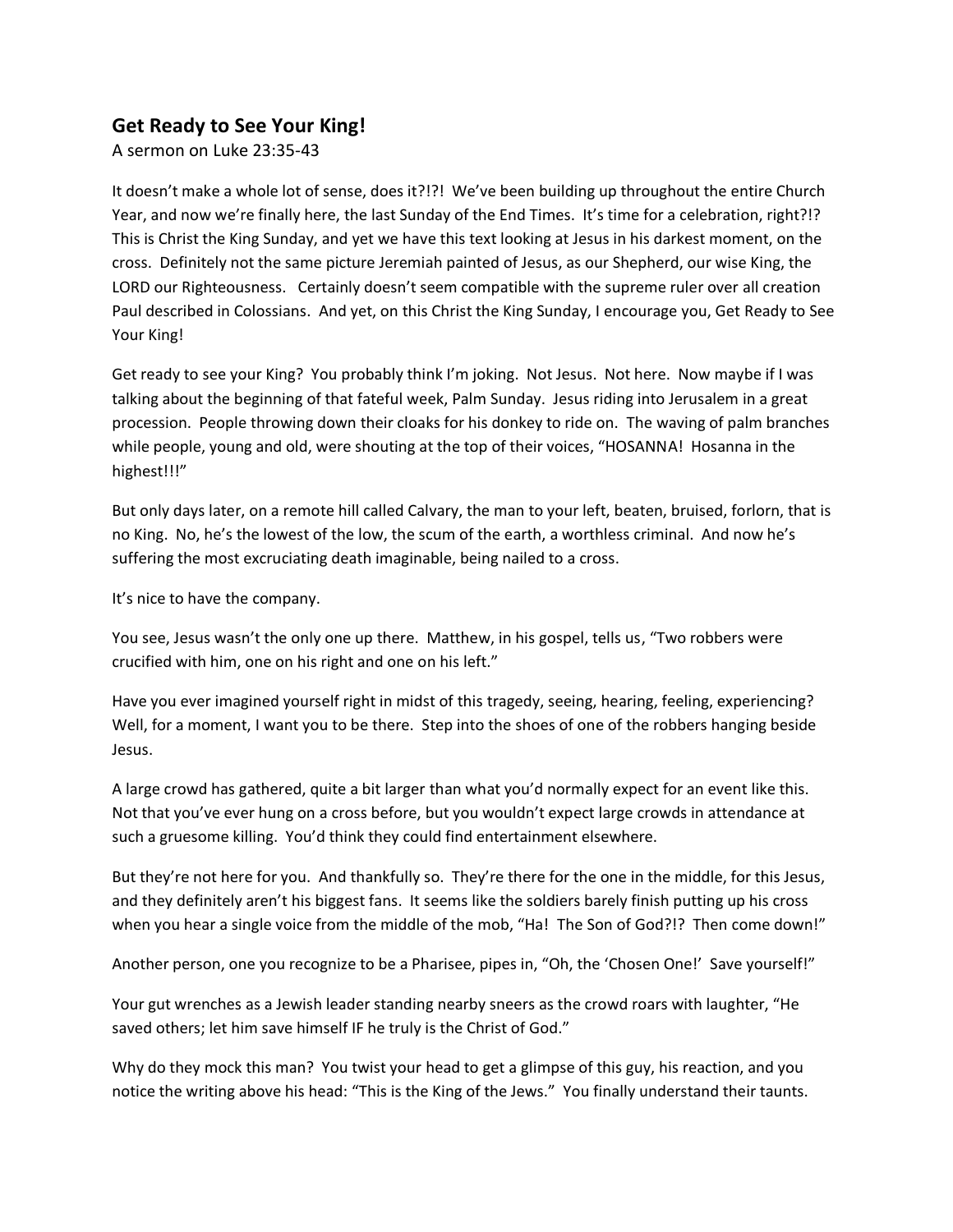This Jesus is certainly no king. Even you can see that. And you're not even aware of the other events of the past 24 hours: Jesus arrested, deserted by his followers, denied by his dearest friend, put on trial in the middle of the night, falsely accused and convicted, slapped, spit on, mocked as a "king," and that's not even the worst. When the people had the choice of setting Jesus or Barabbas, a known serial killer, free, they unanimously chose Barabbas. Ouch!

The point of their ridicule is clear. They weren't saying Jesus saved others, no, quite the opposite. Jesus couldn't save anyone because he couldn't even save himself from this humiliating death on a cross.

Their taunts seem to be contagious. Pretty soon, the entire crowd starts making fun of this man, including the Roman soldiers. And then, something completely unexpected. You hear a bloodcurdling cry from the other side of Jesus, from the other criminal. There is pure hatred in his voice. "Yeah, aren't you the Christ? Save yourself, and then save us from these awful trees!" Wow, the audacity of that guy! He's hanging on a cross, being punished for his heinous crimes, just like you. He's suffering a slow and painful death, just like you. He's at a point where he SHOULD be making his final amends with God, but instead he's slinging mud at the guy next to him?! Unbelievable.

And Jesus' reaction? You see the tears forming in his eyes. Every stinging jab seems to be sucking the life out of him little by little. And yet, silence. He says nothing.

Your mind screams at him, "Why do you take this??? You're a dead man. You have nothing to lose. Defend yourself!" A question races through your mind, the same question Pilate had asked only hours earlier, "What crime has this man committed?"

But as quickly as the question enters your mind, it's replaced by the realization of the futility of your own situation. "This pain and torment I'm suffering on my own cross is unbearable. I'm hours away from my own death, and I have the gates of Hades awaiting my arrival. If this Jesus is really who everyone says he claims to be, then he really should save himself, and me. But why doesn't he? Or, better yet…where was he when I robbed the market and killed three merchants while trying to escape? Why didn't he stop me? Where was he when I had lustful thoughts about my neighbor's wife? Why didn't he keep me from taking God's name in vain and from telling vicious lies about my friends? Why didn't he prevent me from sinning?"

"Only two logical explanations. One, God doesn't care about me, or two, he can't save me, just like Jesus. Weak, frail, incapable of saving anyone."

And suddenly, those taunts of the crowd start sounding better and better. "He is no king. He is no God." And you're right back where you started, a horrible sinner, on your own cross, preparing to meet your doom. "So why not get my punch in before I go?!?"

So, you open your mouth, all ready to blast Jesus. Before you get the chance, you hear a voice, "Don't you fear God, since you are under the same sentence?"

As you look around, you finally realize, much to your surprise, that the voice was yours. This isn't a taunt toward Jesus. No, it's a rebuke to the other guy on a cross, the other criminal. And you go on,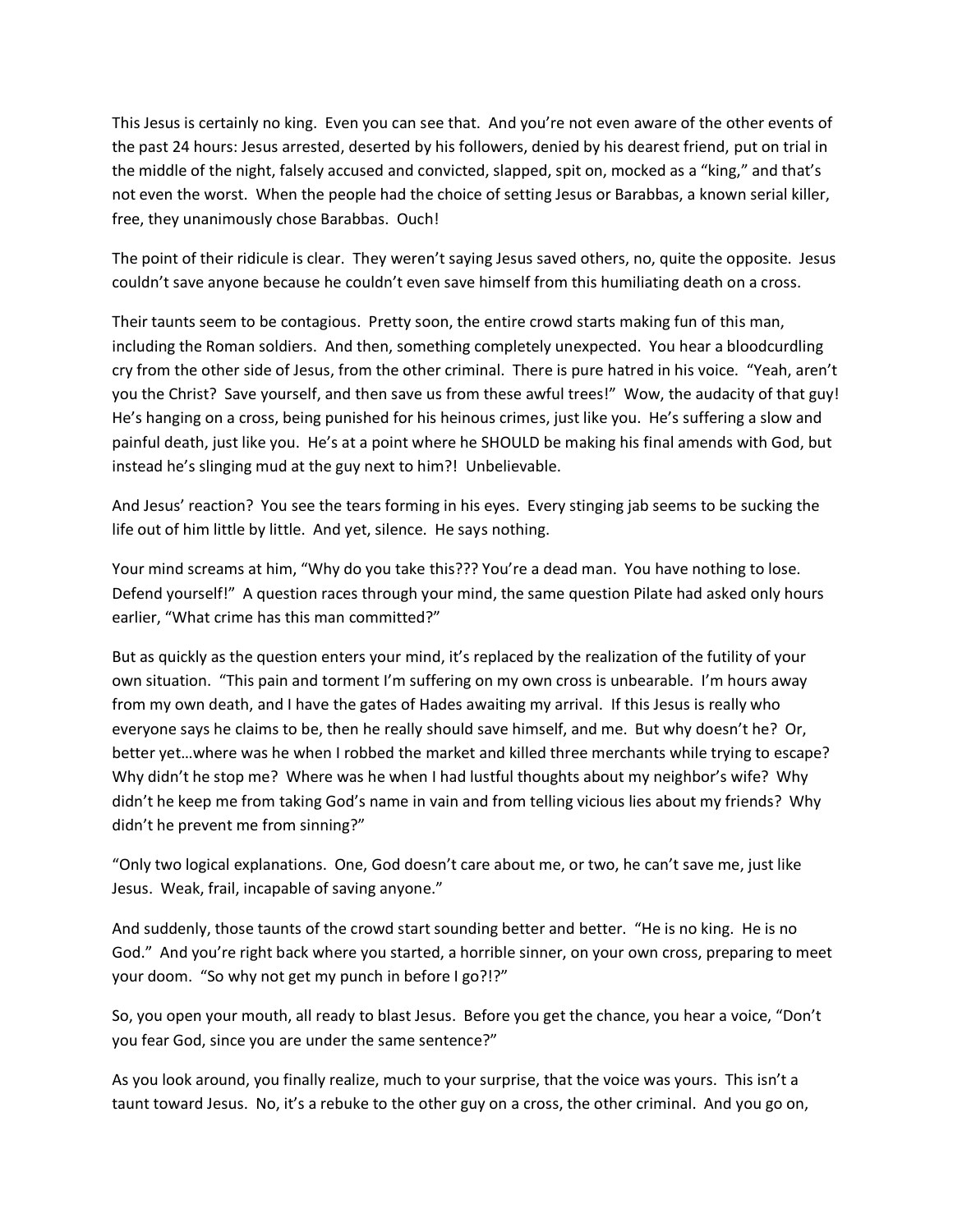"We are punished justly, for we are getting what our deeds deserve. But this man has done NOTHING wrong."

Whoa, come back to reality. Where did that come from? How did the criminal come to that realization? What did he see in Jesus? He saw the same person Isaiah did when he wrote, "He was despised and rejected by mankind, a man of suffering, and familiar with pain. Like one from whom people hide their faces he was despised, and we held him in low esteem. Surely he took up our pain and bore our suffering, yet we considered him punished by God, stricken by him, and afflicted."

But he also saw the grace of God in Jesus. His God-given faith recognized who it was who was hanging there next to him. This was no criminal. The true criminals were surrounding Jesus, on the other crosses, in the crowd, walking by. The true criminals are you and I, whose countless sins nailed Jesus to the cross. The criminal knew he deserved what he was getting. But Jesus, he was the innocent one. To everyone else, he seemed like a weak and beaten villain. Even God, Jesus' own Father, abandoned him as the biggest loser in the history of the world. But that one criminal saw Jesus for who he truly was, the victorious and triumphant King. He saw him as the only one who could pay for all of his crimes, all of his sins.

When he did finally speak to Jesus, he didn't have a taunt like all the other cutting words thrown at him. The criminal merely said, "Jesus, remember me when you come into your kingdom." Do you understand what he was asking Jesus, what he was asking his King? He wasn't just asking Jesus to think about him when he was sitting on his throne in heaven, as if Jesus would maybe give him even just a drop of water to quench his thirst while he was suffering torment in hell. He was asking Jesus to remember him by showering his mercy and grace on him. The robber was confessing his sins and asking for his King's pardon and his peace of forgiveness.

And Jesus' answer to him was far better than anything the criminal could have hoped for: Prepare to meet your doom alright! "I tell you the truth, today you will be with me in paradise." Such comforting words, not from a frail and fragile human, but from an almighty and compassionate God!

"I tell you the truth" – There was complete certainty in Jesus' promise. It was already as good as done.

"Today" – The criminal wouldn't have to wait long to receive his reward. At his very moment of death, heaven was his.

"You will be with me in paradise" – What do you think came to the mind of the criminal when he heard 'paradise?' In all likelihood, he probably thought back to the original paradise, the Garden of Eden. Adam and Eve, after creation, living in perfection, in a garden full of bliss, peace, no sin. And that's exactly what Jesus promised the man: peace with God, no more sin, perfection in heaven. You can probably imagine how the criminal must have looked as his entire burden of sin and guilt was lifted off his shoulders.

It's not hard to imagine being the thief on the cross because, really, you and I are that thief on the cross. At least, that's the punishment we deserve, a horrible sinner's death. We are the weak and fragile